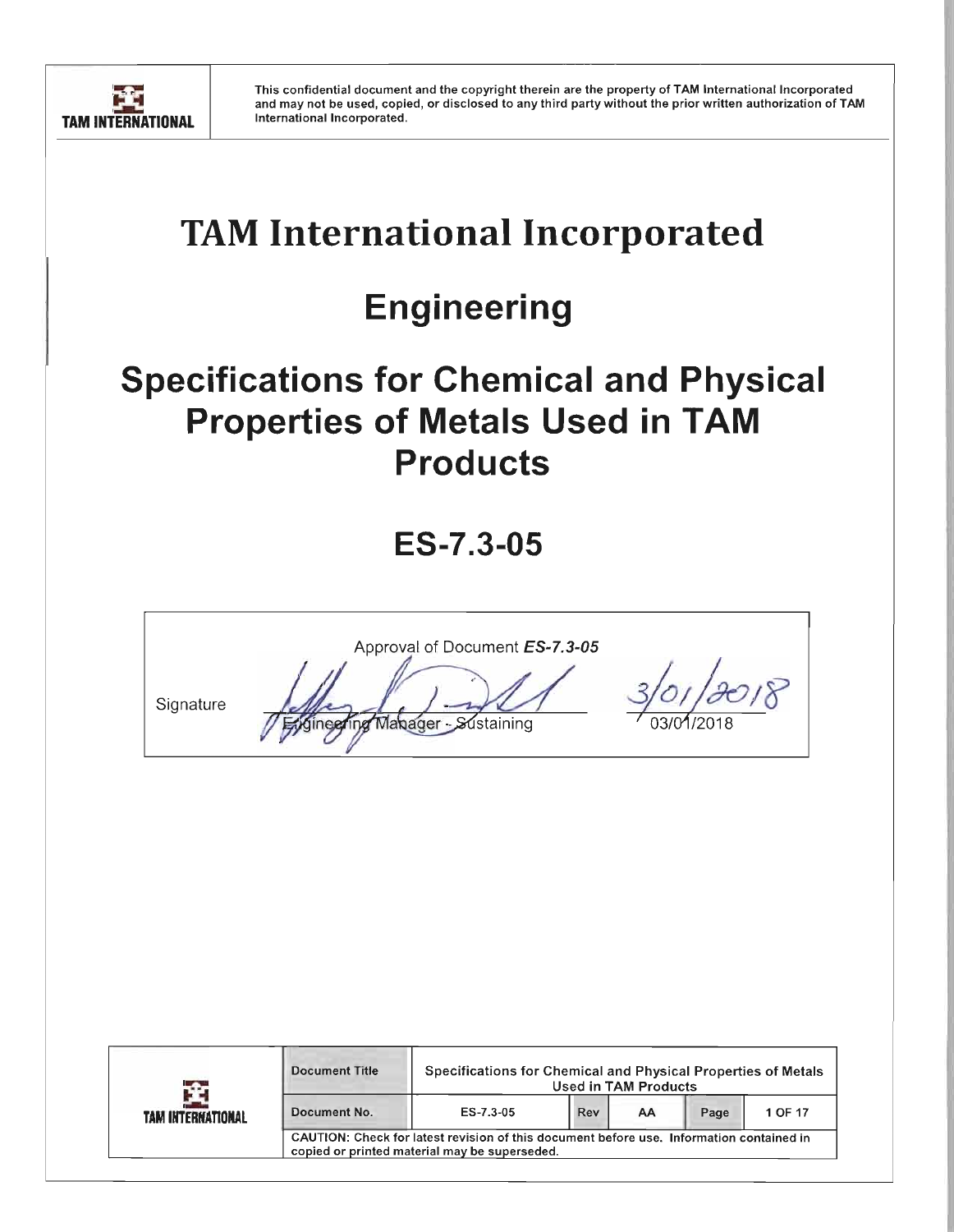

# **Table of Contents**

| Appendix 2 Raw Material Specifications for VascoMax® C-250 metalLink |  |
|----------------------------------------------------------------------|--|
|                                                                      |  |

| TAM INTERNATIONAL | Specifications for Chemical and Physical Properties of Metals<br><b>Document Title</b><br><b>Used in TAM Products</b>                     |           |     |    |      |         |  |  |  |
|-------------------|-------------------------------------------------------------------------------------------------------------------------------------------|-----------|-----|----|------|---------|--|--|--|
|                   | Document No.                                                                                                                              | ES-7.3-05 | Rev | AA | Page | 2 OF 17 |  |  |  |
|                   | CAUTION: Check for latest revision of this document before use. Information contained in<br>copied or printed material may be superseded. |           |     |    |      |         |  |  |  |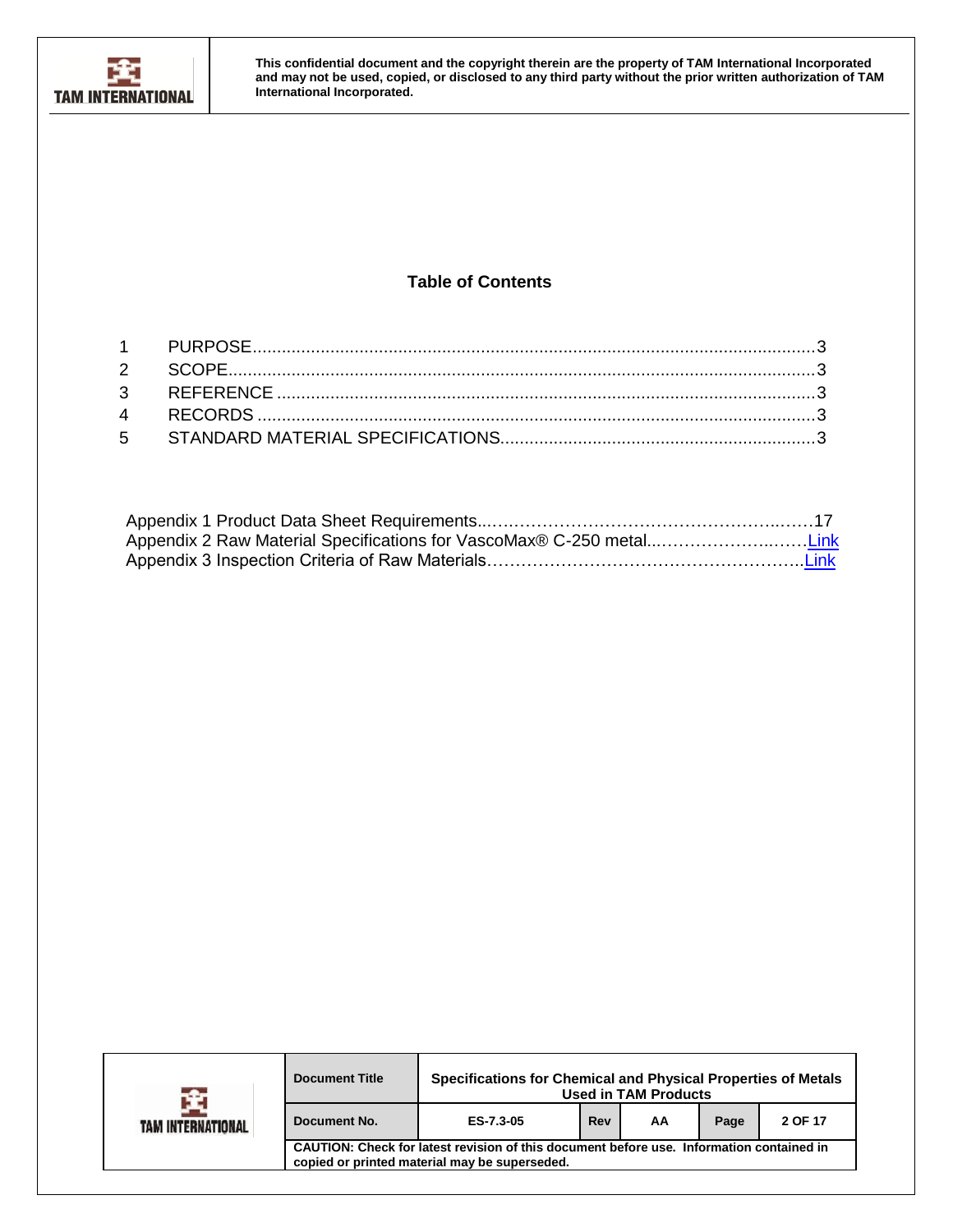

### <span id="page-2-0"></span>**1 PURPOSE**

1.1 These specifications define the requirements for standard metal chemistry and physical properties for TAM products.

### <span id="page-2-1"></span>**2 SCOPE**

2.1 Scope of this document extends to TAM locations.

## <span id="page-2-2"></span>**3 REFERENCE**

- 3.1 EI-7.3-03 Instructions for the Control of Engineering Drawings
- 3.2 SOP-009 Document Control
- 3.3 SOP-010 Records Control

## **4 RECORDS**

4.1 The design criteria defined in the Material Specifications shall be maintained, changed or otherwise modified using the procedures defined in EI-7.3-03 Instructions for the Control of Engineering Drawings.

## **5 STANDARD MATERIALS SPECIFICATIONS**

- 5.1 All metal materials included in TAM's products shall meet or exceed material specifications as follows:
	- \* Carbon steel materials shall be as specified in Page [5.](file:///C:/Users/gregory.fletcher/AppData/Local/Microsoft/Windows/INetCache/Content.Outlook/UL5UEG22/ES-7.3-05%20Specifications%20for%20Chemical%20and%20Physical%20Properties%20of%20Metals%20Used%20in%20TAM%20Products%20Rev%20AA.docx%23CarbonSteel)
	- \* Alloy steel materials shall be as specified in Page [6.](file:///C:/Users/gregory.fletcher/AppData/Local/Microsoft/Windows/INetCache/Content.Outlook/UL5UEG22/ES-7.3-05%20Specifications%20for%20Chemical%20and%20Physical%20Properties%20of%20Metals%20Used%20in%20TAM%20Products%20Rev%20AA.docx%23AlloySteel)
	- \* Stainless steel materials shall be as specified in Page [7.](file:///C:/Users/gregory.fletcher/AppData/Local/Microsoft/Windows/INetCache/Content.Outlook/UL5UEG22/ES-7.3-05%20Specifications%20for%20Chemical%20and%20Physical%20Properties%20of%20Metals%20Used%20in%20TAM%20Products%20Rev%20AA.docx%23StainlessSteel)
	- \* Super alloys shall be as specified in Page [8.](file:///C:/Users/gregory.fletcher/AppData/Local/Microsoft/Windows/INetCache/Content.Outlook/UL5UEG22/ES-7.3-05%20Specifications%20for%20Chemical%20and%20Physical%20Properties%20of%20Metals%20Used%20in%20TAM%20Products%20Rev%20AA.docx%23SuperAlloys)
	- \* Strip steel materials shall be as specified in Page [9.](file:///C:/Users/gregory.fletcher/AppData/Local/Microsoft/Windows/INetCache/Content.Outlook/UL5UEG22/ES-7.3-05%20Specifications%20for%20Chemical%20and%20Physical%20Properties%20of%20Metals%20Used%20in%20TAM%20Products%20Rev%20AA.docx%23StripSteel)
	- \* Aircraft cable shall be as specified in Page [10.](file:///C:/Users/gregory.fletcher/AppData/Local/Microsoft/Windows/INetCache/Content.Outlook/UL5UEG22/ES-7.3-05%20Specifications%20for%20Chemical%20and%20Physical%20Properties%20of%20Metals%20Used%20in%20TAM%20Products%20Rev%20AA.docx%23AircraftCable)
	- \* All casing and tubing accessories defined as API grade equivalent shall be manufactured using materials as specified in Page [11.](file:///C:/Users/gregory.fletcher/AppData/Local/Microsoft/Windows/INetCache/Content.Outlook/UL5UEG22/ES-7.3-05%20Specifications%20for%20Chemical%20and%20Physical%20Properties%20of%20Metals%20Used%20in%20TAM%20Products%20Rev%20AA.docx%23StandardAllowable)

| TAM INTERNATIONAL | <b>Document Title</b>                                                                                                                     | Specifications for Chemical and Physical Properties of Metals<br><b>Used in TAM Products</b> |  |  |  |  |  |  |
|-------------------|-------------------------------------------------------------------------------------------------------------------------------------------|----------------------------------------------------------------------------------------------|--|--|--|--|--|--|
|                   | Document No.                                                                                                                              | ES-7.3-05<br>Page<br>3 OF 17<br><b>Rev</b><br>АΑ                                             |  |  |  |  |  |  |
|                   | CAUTION: Check for latest revision of this document before use. Information contained in<br>copied or printed material may be superseded. |                                                                                              |  |  |  |  |  |  |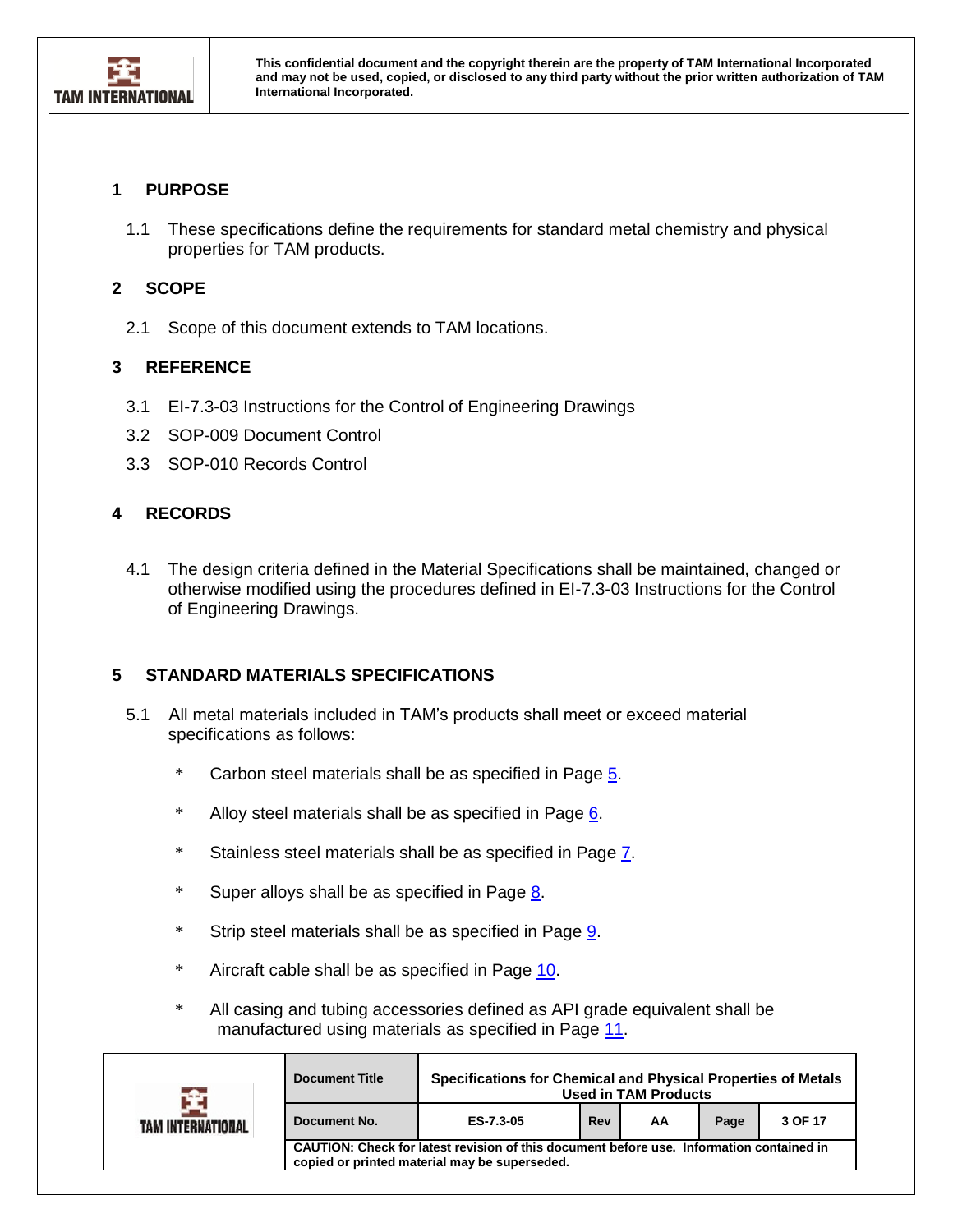

- \* Brass and bronze materials shall be as specified in Page [12.](file:///C:/Users/gregory.fletcher/AppData/Local/Microsoft/Windows/INetCache/Content.Outlook/UL5UEG22/ES-7.3-05%20Specifications%20for%20Chemical%20and%20Physical%20Properties%20of%20Metals%20Used%20in%20TAM%20Products%20Rev%20AA.docx%23BrassOrBronze)
- \* Standard allowable material substitutions Page [13.](file:///C:/Users/gregory.fletcher/AppData/Local/Microsoft/Windows/INetCache/Content.Outlook/UL5UEG22/ES-7.3-05%20Specifications%20for%20Chemical%20and%20Physical%20Properties%20of%20Metals%20Used%20in%20TAM%20Products%20Rev%20AA.docx%23StandardAllowable)
- \* Aluminum materials shall be as specified in Page [14.](file:///C:/Users/gregory.fletcher/AppData/Local/Microsoft/Windows/INetCache/Content.Outlook/UL5UEG22/ES-7.3-05%20Specifications%20for%20Chemical%20and%20Physical%20Properties%20of%20Metals%20Used%20in%20TAM%20Products%20Rev%20AA.docx%23Aluminum)
- \* Cast Iron materials shall be specified in Page [15.](file:///C:/Users/gregory.fletcher/AppData/Local/Microsoft/Windows/INetCache/Content.Outlook/UL5UEG22/ES-7.3-05%20Specifications%20for%20Chemical%20and%20Physical%20Properties%20of%20Metals%20Used%20in%20TAM%20Products%20Rev%20AA.docx%23CastIron)
- 5.2 All casing used for manufacturing casing annulus packers shall be in accordance with API specifications for chemistry and physical strengths.
- 5.3 Line pipe or couplings for such shall be Grade B unless specifically defined by the Engineering drawing.
- 5.4 For proprietary casing material grades, the chemical and mechanical performance requirements provided by the specific manufacturer shall be the acceptance criteria.

Click on the links below for appendices associated with this file.

**APPENDIX 1** - **[Characteristic of API Casing Specifications](#page-16-0)**

**APPENDIX 2 – [Raw Material Specifications for VascoMax® C-250 metal](../../Instructions%20&%20Specifications/ES-7.3-05%20Appendix%202%20Raw%20Material%20Specifications%20for%20VascoMax%20C-250%20Metal%20Rev%20B.docx)**

**APPENDIX 3 – [Inspection Criteria of Raw Materials](../../Instructions%20&%20Specifications/ES-7.3-05%20Appendix%203%20%20Inspection%20Criteria%20of%20Raw%20Materials%20Rev%20A.doc)**

| TAM INTERNATIONAL | <b>Document Title</b>                                                                                                                     | Specifications for Chemical and Physical Properties of Metals<br><b>Used in TAM Products</b> |  |  |  |  |  |  |  |
|-------------------|-------------------------------------------------------------------------------------------------------------------------------------------|----------------------------------------------------------------------------------------------|--|--|--|--|--|--|--|
|                   | Document No.                                                                                                                              | 4 OF 17<br>ES-7.3-05<br>Rev<br>AA<br>Page                                                    |  |  |  |  |  |  |  |
|                   | CAUTION: Check for latest revision of this document before use. Information contained in<br>copied or printed material may be superseded. |                                                                                              |  |  |  |  |  |  |  |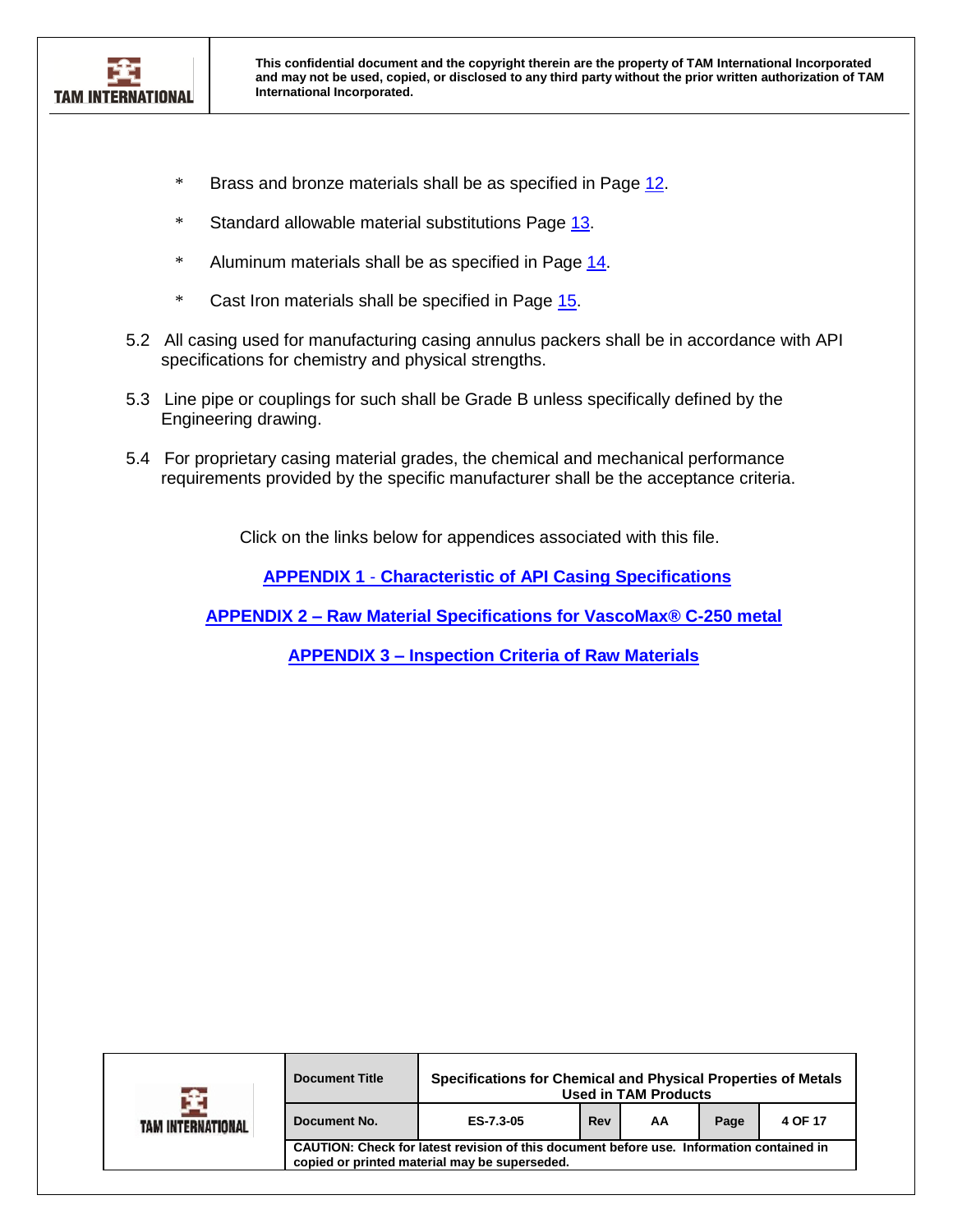

# **MATERIAL SPECIFICATIONS CARBON STEEL**

# **MATERIAL**

|                                   | 1018           | 1018 CF      | 1026                     | 1026-40        | A105          | A106                                                 | A36            | <b>DOM</b><br>520<br><b>TUBING</b> | 1018<br>thru<br>1026<br><b>DOM</b><br><b>TUBING</b> |
|-----------------------------------|----------------|--------------|--------------------------|----------------|---------------|------------------------------------------------------|----------------|------------------------------------|-----------------------------------------------------|
| Element                           |                |              |                          |                |               | ****MAXIMUM PERCENT UNLESS OTHERWISE SPECIFIED****   |                |                                    |                                                     |
| C                                 | 0.14/0.22      | 0.14/0.22    | 0.22/0.28                | 0.22/0.028     | 0.035         | 0.25/0.35                                            | 0.25/0.29      | 0.18                               | 0.15/0.28                                           |
| Mn                                | 0.6/0.9        | 0.6/0.9      | 0.6/0.9                  | 0.6/0.9        | 0.60/1.05     | 0.27/1.06                                            | 0.6/0.9        | 1.6                                | 0.3/0.9                                             |
| P                                 | 0.04           | 0.04         | 0.04                     | 0.04           | 0.05          | 0.05                                                 | 0.04           | 0.025                              | 0.04                                                |
| S                                 | 0.05           | 0.05         | 0.05                     | 0.05           | 0.05          | 0.05                                                 | 0.05           | 0.01                               | 0.05                                                |
| Si                                | 0.3            | 0.3          | 0.3                      | 0.3            | 0.35          | 0.35                                                 | 0.28           | 0.15/0.35                          | 0.3                                                 |
| AI                                | $\blacksquare$ | ä,           | $\overline{\phantom{a}}$ | $\blacksquare$ |               | ä,                                                   | $\blacksquare$ | .020/.075                          | $\blacksquare$                                      |
| Fe                                | $\star$        | $\star$      | $\star$                  | $\star$        | $\star$       | $\star$                                              | $\star$        | $\star$                            | $\star$                                             |
|                                   |                |              |                          |                |               | **** MINIMUM STRENGTH UNLESS OTHERWISE SPECIFIED**** |                |                                    |                                                     |
| YIELD STRENGTH                    | <b>40 KSI</b>  | 70-75<br>KSI | 60 KSI                   | <b>40 KSI</b>  | <b>40 KSI</b> | <b>40 KSI</b>                                        | <b>36 KSI</b>  | <b>75 KSI</b>                      | <b>70 KSI</b>                                       |
| <b>TENSILE</b><br><b>STRENGTH</b> | <b>55 KSI</b>  | 85-90<br>KSI | <b>70 KSI</b>            | <b>55 KSI</b>  | <b>70 KSI</b> | 60 KSI                                               | <b>58 KSI</b>  | <b>85 KSI</b>                      | <b>80 KSI</b>                                       |
| <b>HARDNESS</b>                   | 22 MAX         | 22 MAX       | 22 MAX                   | 22 MAX         | 22 MAX        | 22 MAX                                               | 22 MAX         | 22 MAX                             | 22 MAX                                              |

**\*** Iron content calculated as balance.

| TAM INTERNATIONAL | <b>Document Title</b>                                                                                                                     | Specifications for Chemical and Physical Properties of Metals<br><b>Used in TAM Products</b> |  |  |  |  |  |  |  |
|-------------------|-------------------------------------------------------------------------------------------------------------------------------------------|----------------------------------------------------------------------------------------------|--|--|--|--|--|--|--|
|                   | Document No.                                                                                                                              | Rev<br>ES-7.3-05<br>Page<br>5 OF 17<br>AA                                                    |  |  |  |  |  |  |  |
|                   | CAUTION: Check for latest revision of this document before use. Information contained in<br>copied or printed material may be superseded. |                                                                                              |  |  |  |  |  |  |  |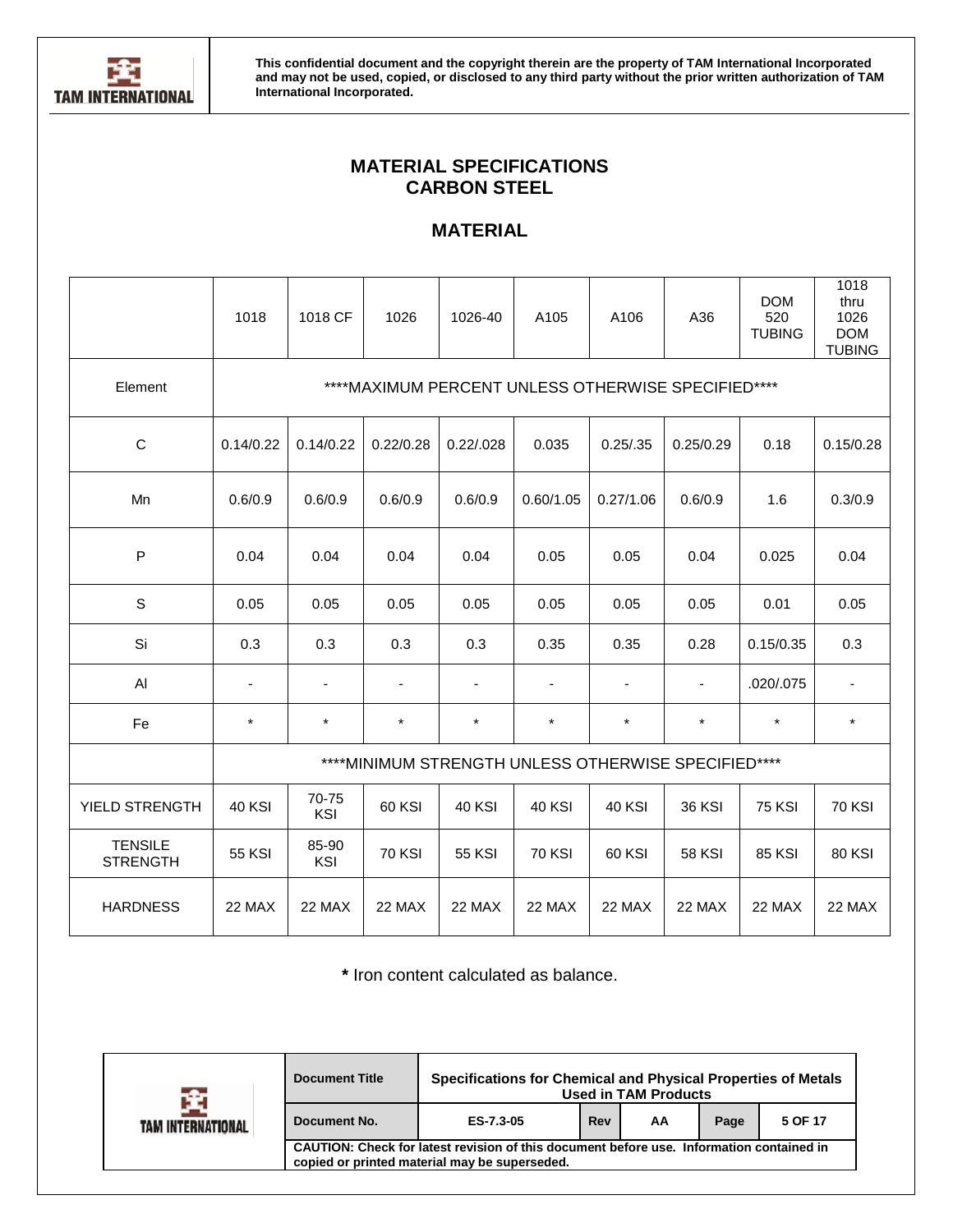

# **MATERIALS SPECIFICATIONS ALLOY STEEL**

# **MATERIAL**

|                                  | <b>UNS</b><br>G41XX0<br>$\bullet$ $\bullet$ | 4340                                               | E.T.D 150      | 8620          | 9%<br><b>CHROME</b> | 13%<br><b>CHROME</b> | $HP2-$<br>13CR 110 | 4330M          |  |  |  |
|----------------------------------|---------------------------------------------|----------------------------------------------------|----------------|---------------|---------------------|----------------------|--------------------|----------------|--|--|--|
| <b>ELEMENT</b>                   |                                             | ****MAXIMUM PERCENT UNLESS OTHERWISE SPECIFIED**** |                |               |                     |                      |                    |                |  |  |  |
| $\mathbf C$                      | 0.25/0.47                                   | 0.37/0.43                                          | 0.40 Min       | 0.18/0.23     | 0.15                | 0.15/0.22            | .04                | .290/.340      |  |  |  |
| Mn                               | 0.70/1.00<br>$**$                           | 0.7                                                | 0.70/1.10      | 0.7/0.9       | 0.3/0.6             | 0.25/1.0             | .60                | .75/1          |  |  |  |
| P                                | 0.035                                       | 0.035                                              | 0.035          | 0.04          | .025 MAX            | 0.02                 | .02                | .015           |  |  |  |
| $\mathbb S$                      | $0.040 \bullet$                             | 0.04                                               | 0.04           | 0.04          | .025 MAX            | 0.01                 | .005               | .010           |  |  |  |
| Si                               | 0.15/0.35                                   | 0.23                                               | 0.15/0.30      | 0.15/0.35     | 1.0                 | 1.0                  | .50                | .15/ .35       |  |  |  |
| Mo                               | 0.15/0.25                                   | 0.2/0.3                                            | 0.15/0.25      | 0.15/0.25     | 0.9/1.1             | $\blacksquare$       | 1.8/2.5            | .400/.500      |  |  |  |
| Cr                               | 0.80/1.10                                   | 0.7/0.9                                            | 0.80/1.20      | 0.4/0.6       | 8.0/10.0            | 12.0/14.0            | 12.0/14.0          | .8/1.1         |  |  |  |
| N <sub>l</sub>                   | ---                                         | ---                                                |                | ---           |                     | ---                  | 4.5/5.5            | 1.7/2.0        |  |  |  |
| <b>MINIMUM YIELD</b>             | $^\star$                                    | $\star$                                            | <b>130 KSI</b> | <b>50 KSI</b> | <b>80 KSI</b>       | <b>80 KSI</b>        | <b>110 KSI</b>     | <b>150 KSI</b> |  |  |  |
| <b>MINIMUM</b><br><b>TENSILE</b> | $\star$                                     | $\star$                                            | <b>150 KSI</b> | <b>70 KSI</b> | 95 KSI              | <b>95 KSI</b>        | <b>120 KSI</b>     | <b>160 KSI</b> |  |  |  |
| $Rc - MAX$                       | $^\star$                                    | $\star$                                            | 32             | 20            | 23                  | 23                   | 32                 | 40             |  |  |  |

\* Specifications found on page 11, 4140 heat treat & casing strength equivalent specifications for manufactured parts.

**\*\*** Manganese (Mn) will be .40-.60 % for 4130 material.

- Materials ending with an "F" designation are forged materials. They are still required to meet chemical and mechanical properties of steel shown. **♦**
- Per NACE (ISO 15156) for heat treated material (and all steels used in a H2S environment), max. Sulfur content = 0.003% for plate, 0.010% for seamless and 0.025% for forged material and max. Nickel content =  $0.99\%$  for all.

| TAM INTERNATIONAL | Specifications for Chemical and Physical Properties of Metals<br><b>Document Title</b><br><b>Used in TAM Products</b>                     |                                           |  |  |  |  |  |  |  |
|-------------------|-------------------------------------------------------------------------------------------------------------------------------------------|-------------------------------------------|--|--|--|--|--|--|--|
|                   | Document No.                                                                                                                              | Rev<br>Page<br>6 OF 17<br>ES-7.3-05<br>ΑA |  |  |  |  |  |  |  |
|                   | CAUTION: Check for latest revision of this document before use. Information contained in<br>copied or printed material may be superseded. |                                           |  |  |  |  |  |  |  |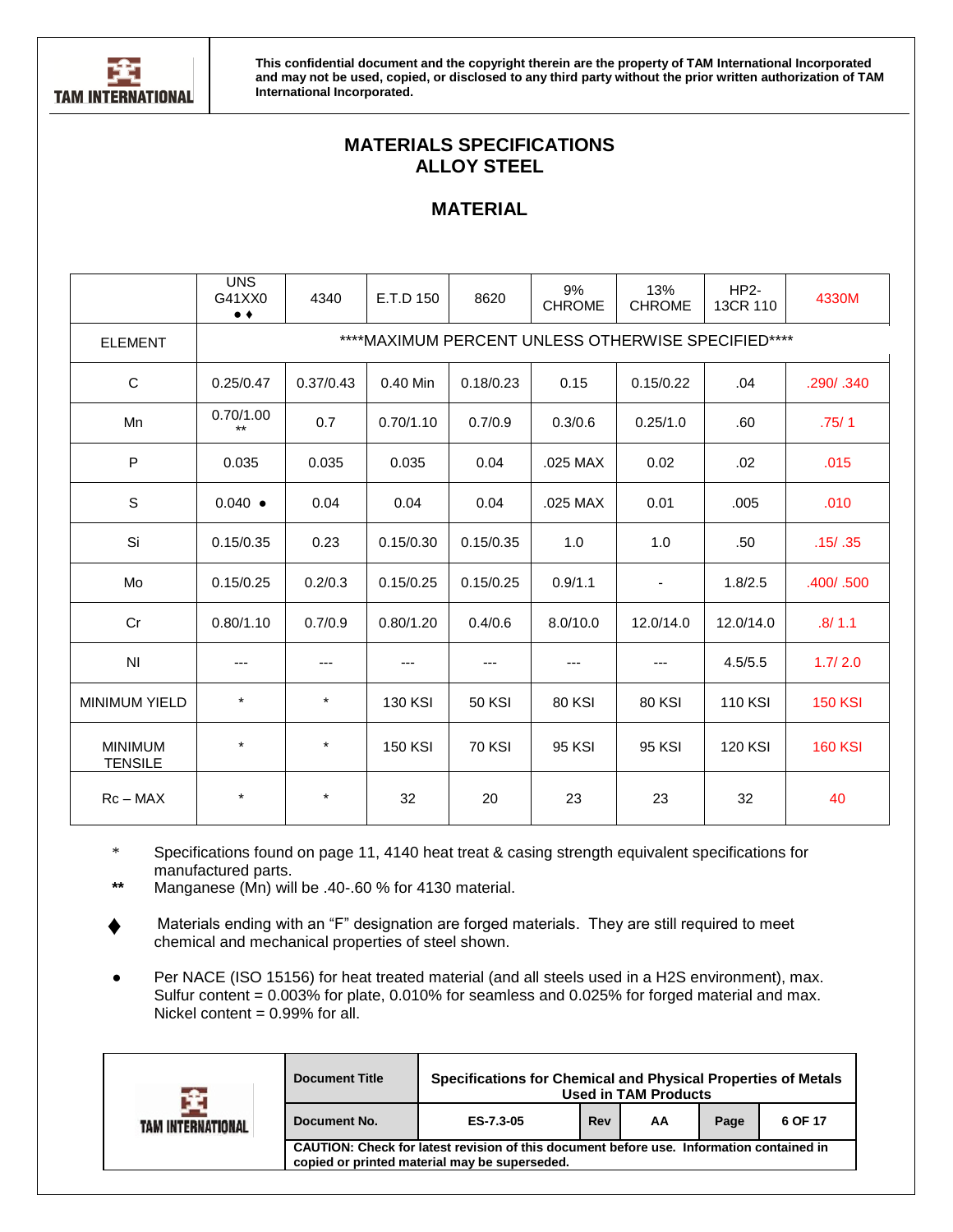

## **MATERIALS SPECIFICATIONS STAINLESS STEEL**

## **MATERIAL**

|                                  | $304 \bullet A$                  | $303 \triangle$                                     | $316 \bullet A$                   | 410                              | 416                              | 17-4 Ph                          | <b>NITRONIC</b><br>50            | <b>SUPER</b><br>13 CR+ |  |  |  |
|----------------------------------|----------------------------------|-----------------------------------------------------|-----------------------------------|----------------------------------|----------------------------------|----------------------------------|----------------------------------|------------------------|--|--|--|
| <b>UNS</b><br><b>DESIGNATION</b> | <b>UNS</b><br>S30400<br>ANNEALED | <b>UNS</b><br>S30300<br>ANNEALED                    | <b>UNS</b><br>S316000<br>ANNEALED | <b>UNS</b><br>S41000<br>ANNEALED | <b>UNS</b><br>S41600<br>ANNEALED | <b>UNS</b><br>S17400<br>ANNEALED | <b>UNS</b><br>S20910<br>ANNEALED | <b>UNS S41425</b>      |  |  |  |
| <b>ELEMENT</b>                   |                                  | **** MAXIMUM PERCENT UNLESS OTHERWISE SPECIFIED**** |                                   |                                  |                                  |                                  |                                  |                        |  |  |  |
| $\mathsf{C}$                     | 0.08                             | 0.15                                                | 0.08                              | 0.15                             | 0.15                             | 0.08                             | $\blacksquare$                   | 0.05                   |  |  |  |
| Mn                               | 2.0                              | 2.0                                                 | 2.0                               | 1.0                              | 1.25                             | 1.0                              | 5.0                              | $0.50 - 1.00$          |  |  |  |
| P                                | 0.045                            | 0.2                                                 | 0.045                             | 0.04                             | 0.06                             | 0.04                             |                                  | 0.02                   |  |  |  |
| S                                | 0.15                             | 0.15                                                | 0.15                              | 0.15                             | 0.15                             | 0.04                             | $\blacksquare$                   | 0.005                  |  |  |  |
| SI                               | 1.0                              | 1.0                                                 | 1.0                               | 1.0                              | 1.0                              | 1.0                              | 1.0                              | 0.05                   |  |  |  |
| Mo                               | $\overline{a}$                   | 0.6                                                 | 2.5                               |                                  | 0.6                              |                                  | 2.25                             | 1.50-2.50              |  |  |  |
| Cr                               | 18.0/20.0                        | 18.0                                                | 17.0                              | 12.5                             | 13.0                             | 15.0/17.5                        | 22.0                             | 12.0-15.0              |  |  |  |
| Ni                               | 8.0/10.5                         | 9.0                                                 | 12.0                              | 0.75                             |                                  | 3.0/5.0                          | 12.5                             | $4.0 - 7.0$            |  |  |  |
| Cu                               |                                  |                                                     | ٠                                 |                                  |                                  | 3.0/5.0                          |                                  | 0.30                   |  |  |  |
| $\mathsf{N}$                     | ٠                                | $\blacksquare$                                      | ٠                                 |                                  |                                  | $\overline{\phantom{a}}$         |                                  | $0.06 - 012$           |  |  |  |
| Fe                               | $\star$                          | $\star$                                             | $\star$                           | $\star$                          | $\star$                          | $\star$                          | $\star$                          | $\star$                |  |  |  |
| <b>MINIMUM</b><br><b>YIELD</b>   | 38 KSI**                         | 33 KSI**                                            | 38 KSI**                          | 40 KSI**                         | 38 KSI**                         | 100 KSI**                        | <b>55 KSI</b>                    | 95 KSI                 |  |  |  |
| <b>MINIMUM</b><br><b>TENSILE</b> | 85 KSI**                         | 85 KSI**                                            | 70 KSI**                          | 70 KSI**                         | 70 KSI**                         | 140 KSI**                        | 100 KSI                          | <b>105 KSI</b>         |  |  |  |
| <b>HARDNESS Rc</b>               |                                  |                                                     |                                   |                                  |                                  |                                  |                                  | 28 MAX                 |  |  |  |

\* Iron content calculated as balance.

- \*\* Tensile Strength must be a least 10% greater than yield strength. If not engineering approval is required.
- **♦** SUPER 13 CR is a trade mark for Sumitomo. Equivalent material is acceptable.
- Per NACE (ISO 15156), when material is to be used in an H2S environment, the following limits shall apply: C 0.08% max, Cr 16.0% min, Ni 8.0% min, P 0.045% max, S 0.04% max, Mn 2.0% max, and Si 2.0% max.
- ▲ All Material to be non-magnetic.

| TAM INTERNATIONAL | <b>Document Title</b>                                                                                                                     | Specifications for Chemical and Physical Properties of Metals<br><b>Used in TAM Products</b> |  |  |  |  |  |  |  |
|-------------------|-------------------------------------------------------------------------------------------------------------------------------------------|----------------------------------------------------------------------------------------------|--|--|--|--|--|--|--|
|                   | Document No.                                                                                                                              | Rev<br>7 OF 17<br>ES-7.3-05<br>Page<br>AA                                                    |  |  |  |  |  |  |  |
|                   | CAUTION: Check for latest revision of this document before use. Information contained in<br>copied or printed material may be superseded. |                                                                                              |  |  |  |  |  |  |  |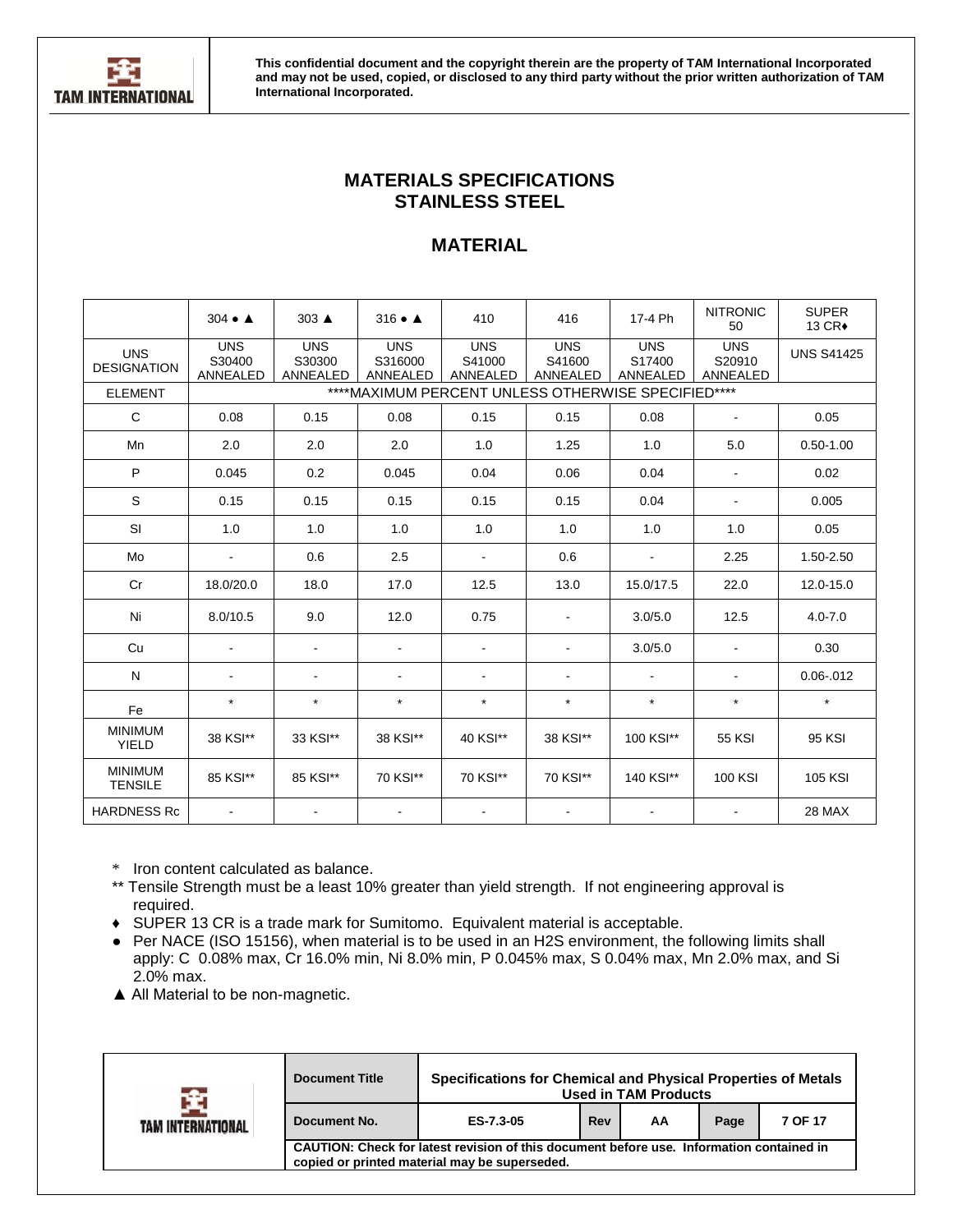

# **MATERIALS SPECIFICATIONS SUPER ALLOYS**

## **MATERIAL**

|                                                          | <b>MARAGING</b><br>$C-250$<br>Replaces T-250     | <b>HASTELLOY</b><br>$C-276$ | <b>INCONEL</b><br>718                            |  |  |  |  |
|----------------------------------------------------------|--------------------------------------------------|-----------------------------|--------------------------------------------------|--|--|--|--|
| <b>ELEMENT</b>                                           | ** MAXIMUM PERCENT UNLESS OTHERWISE SPECIFIED ** |                             |                                                  |  |  |  |  |
| $\mathsf C$                                              |                                                  | .02                         |                                                  |  |  |  |  |
| Mn                                                       |                                                  |                             |                                                  |  |  |  |  |
| P                                                        |                                                  |                             |                                                  |  |  |  |  |
| $\mathsf S$                                              |                                                  | .01                         |                                                  |  |  |  |  |
| Si                                                       |                                                  |                             |                                                  |  |  |  |  |
| <b>Nb</b>                                                |                                                  |                             |                                                  |  |  |  |  |
| Mo                                                       | 17<br>16.5                                       |                             |                                                  |  |  |  |  |
| Cr                                                       |                                                  |                             |                                                  |  |  |  |  |
| Ni                                                       | <b>SEE</b>                                       | <b>BAL</b>                  |                                                  |  |  |  |  |
| Al                                                       | <b>APPENDIX 2</b><br>For Actual C-250 Material   | .10                         |                                                  |  |  |  |  |
| B                                                        | and Specification                                |                             |                                                  |  |  |  |  |
| Co                                                       |                                                  | 2.5                         |                                                  |  |  |  |  |
| Fe                                                       |                                                  | 7.0                         |                                                  |  |  |  |  |
| Ti                                                       |                                                  | .10                         |                                                  |  |  |  |  |
| Zr                                                       |                                                  |                             |                                                  |  |  |  |  |
| <b>MINIMUM YIELD</b><br><b>Heat Treated Condition)</b>   |                                                  | 47 KSI                      | <b>AS Per API STANDORAD 6A718 LATESH VERSION</b> |  |  |  |  |
| <b>MINIMUM TENSILE</b><br><b>Heat Treated Condition)</b> |                                                  | <b>100 KSI</b>              |                                                  |  |  |  |  |
| HARDNESS RANGE FOR 718                                   |                                                  | N/A                         |                                                  |  |  |  |  |

| TAM INTERNATIONAL | <b>Document Title</b>                                                                                                                     | Specifications for Chemical and Physical Properties of Metals<br><b>Used in TAM Products</b> |     |    |      |         |  |  |
|-------------------|-------------------------------------------------------------------------------------------------------------------------------------------|----------------------------------------------------------------------------------------------|-----|----|------|---------|--|--|
|                   | Document No.                                                                                                                              | ES-7.3-05                                                                                    | Rev | AA | Page | 8 OF 17 |  |  |
|                   | CAUTION: Check for latest revision of this document before use. Information contained in<br>copied or printed material may be superseded. |                                                                                              |     |    |      |         |  |  |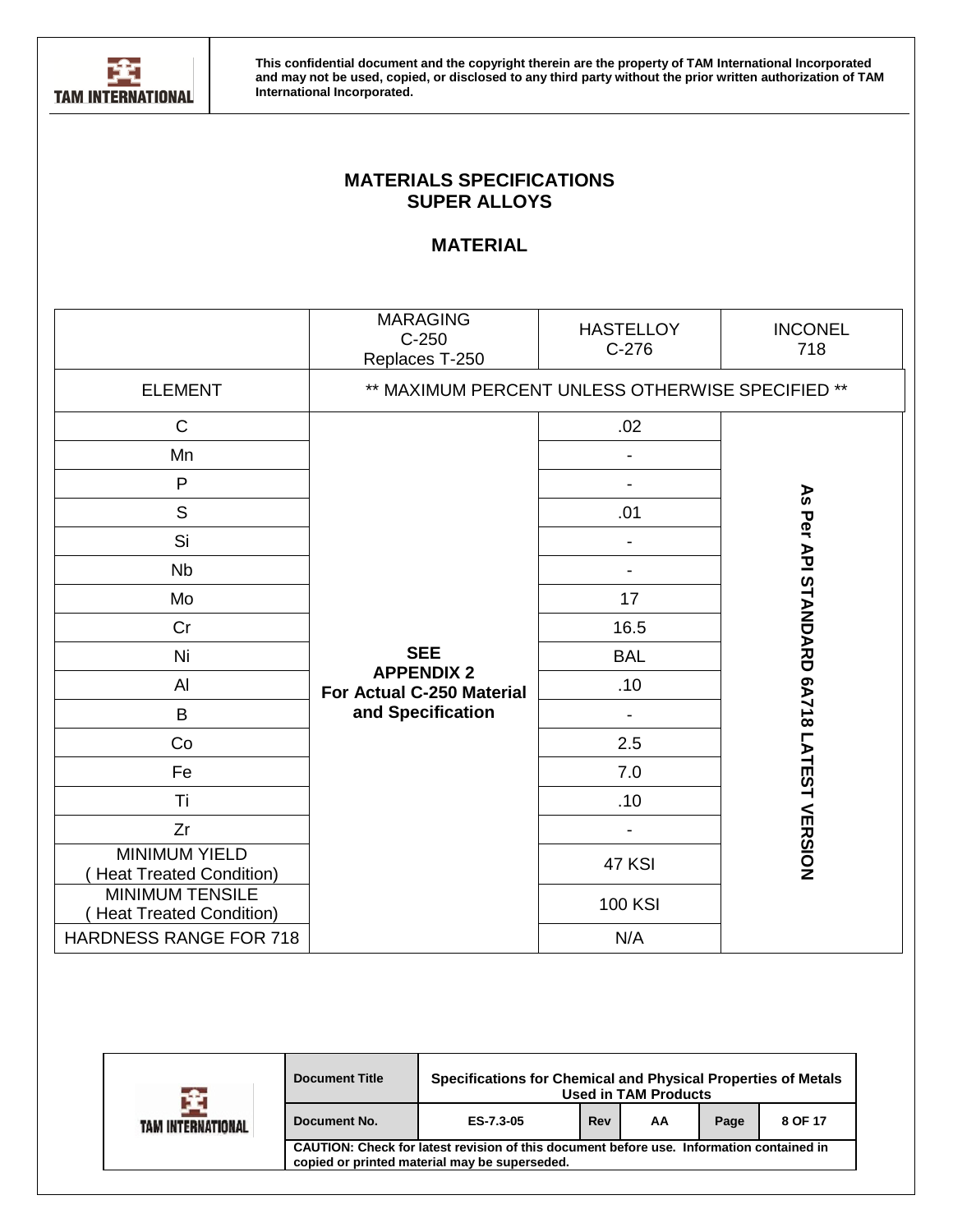

# **SLAT MATERIALS SPECIFICATIONS**

|                         | 1008          | 1010                                         | 301-1/2 Hd**   | <b>INCONEL 625</b> |
|-------------------------|---------------|----------------------------------------------|----------------|--------------------|
| <b>ELEMENT</b>          |               | *MAXIMUM PERCENT UNLESS OTHERWISE SPECIFIED* |                |                    |
| $\mathsf{C}$            | 0.1           | .05/0.13                                     | 0.15           | 0.1                |
| Mn                      | .3/.5         | .3/6                                         | $\overline{2}$ | 0.5                |
| P                       | 0.04          | 0.04                                         | 0.045          | 0.015              |
| S                       | 0.05          | 0.05                                         | 0.03           | 0.015              |
| Cr                      |               |                                              | 16/18          | 20/23              |
| Ni                      |               |                                              | 6/8            | <b>58 MIN</b>      |
| Al                      |               |                                              |                | 0.4                |
| Co                      |               |                                              | $\overline{a}$ | 1                  |
| Fe                      | $\star$       | $\star$                                      | 75             | 5                  |
| Mo                      |               |                                              |                | 8/10               |
| <b>Nb</b>               |               |                                              |                | 3.15/4.15          |
| Si                      |               | -                                            | 0.75           | 0.5                |
| Τi                      |               |                                              |                | 0.4                |
| N                       |               |                                              | 0.1            |                    |
| <b>MINIMUM TENSILE</b>  | <b>40 KSI</b> | <b>40 KSI</b>                                | <b>150 KSI</b> | <b>150 KSI</b>     |
| <b>MAXIMUM TENSILE</b>  |               |                                              | <b>175 KSI</b> |                    |
| <b>MINIMUM YIELD</b>    |               |                                              | <b>115 KSI</b> | <b>120 KSI</b>     |
| <b>MAXIMUM HARDNESS</b> |               | $\overline{\phantom{a}}$                     |                | 35 HRC             |
| <b>WIDTH TOLERENCE</b>  | ± 0.005       | ± 0.005                                      | ± 0.005        | ± 0.005            |
| THICKNESS TOLERENCE     | ± 0.0015      | ± 0.0015                                     | ± 0.0015       | ± 0.0015           |

#### ▪ EDGE FILED AFTER SLITTING, FREE FROM BURRS

- MATERIAL SHALL BE BRIGHT & REFLECTIVE
- COILED IN 30" MINIMUM DIAMETER
- CERTIFICATES OF COMPLIANCE TO BE INCLUDED IN SHIPMENT

\* IRON CONTENT TO MAKE UP REMAINDER

#### **\*\*SPECIAL FINISH REQUIREMENTS:**

- CAMBER ½" PER 8'
- SKIVE EDGE TO #1 ROUND EDGE. PASS THRU THE SKIVE IN BOTH DIRECTIONS TO INSURE BOTH SIDES ARE SKIVED.
- 2 B FINISH
- COIL SIZE & WEIGHT: 250# MAX COIL WT, COIL ID- 16" 20"

| TAM INTERNATIONAL | <b>Document Title</b>                                                                                                                     |           | Specifications for Chemical and Physical Properties of Metals<br><b>Used in TAM Products</b> |    |      |         |  |  |
|-------------------|-------------------------------------------------------------------------------------------------------------------------------------------|-----------|----------------------------------------------------------------------------------------------|----|------|---------|--|--|
|                   | Document No.                                                                                                                              | ES-7.3-05 | Rev                                                                                          | ΑA | Page | 9 OF 17 |  |  |
|                   | CAUTION: Check for latest revision of this document before use. Information contained in<br>copied or printed material may be superseded. |           |                                                                                              |    |      |         |  |  |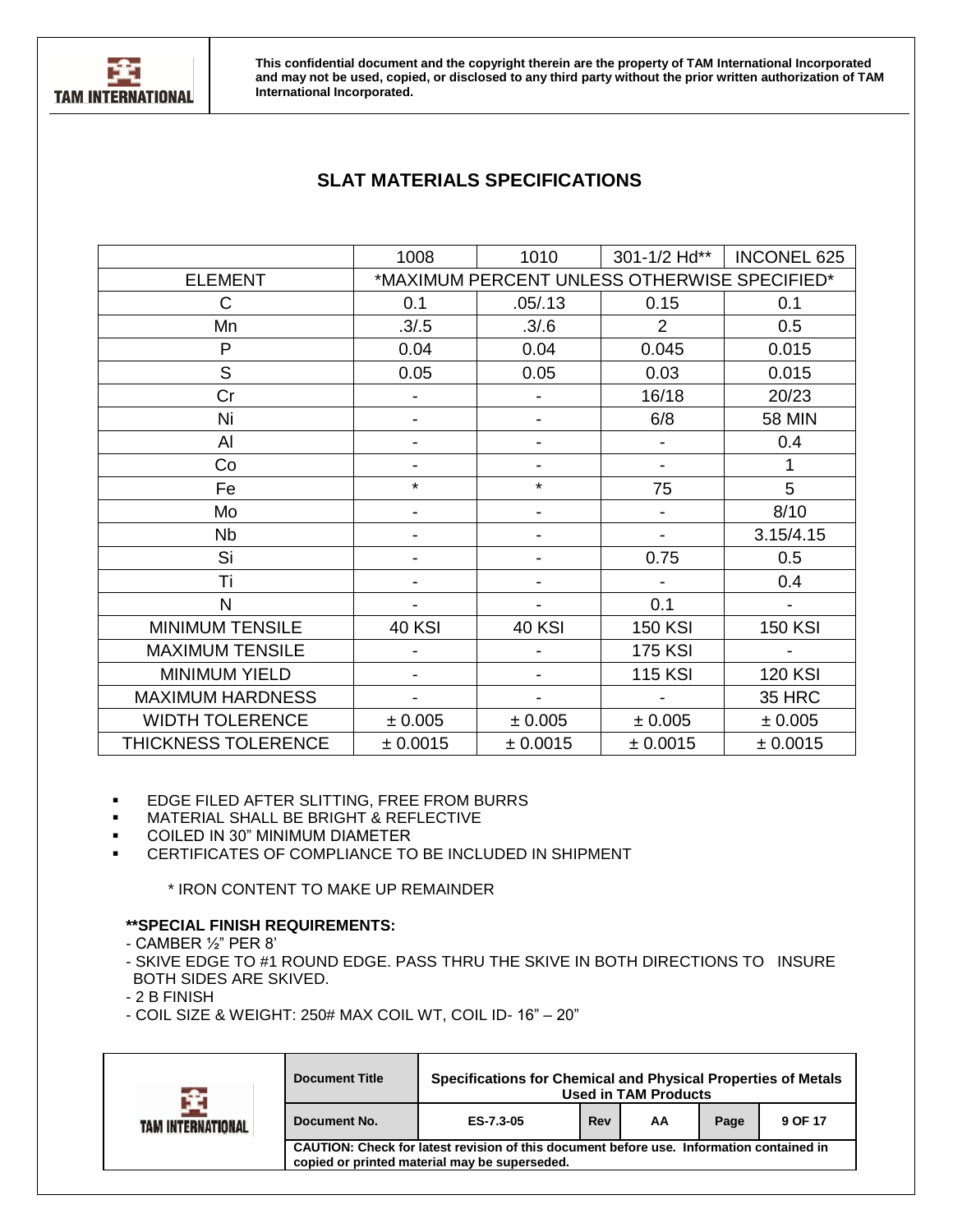

## **MATERIALS SPECIFICATIONS CABLE**

**CABLE SIZE – OD**

|                                         | 1/32"                   | 3/64"   | 1/16"   | 3/32"   | 1/8"   | 5/32"  | 3/16"  |  |
|-----------------------------------------|-------------------------|---------|---------|---------|--------|--------|--------|--|
| <b>CONSTRUCTION</b>                     | $1 \times 19$           | 1 x 19  | 7 x 7   | 7 x 7   | 7 x 19 | 7 x 19 | 7 x 19 |  |
| <b>MIN. BREAKING</b><br><b>STRENGTH</b> | 170#                    | 375#    | 440#    | 880#    | 1,900# | 2,400# | 3,900# |  |
| <b>DIAMETER</b><br><b>TOLERENCE</b>     | $+.005$                 | $+.005$ | $+.007$ | $+.007$ | ±.007  | ±.007  | ±.007  |  |
| <b>CHEMICAL</b><br><b>PROPERTIES</b>    | **** NONE SPECIFIED**** |         |         |         |        |        |        |  |

- **· FREE FROM BURRS.**
- **.** MATERIAL SHALL BE BRIGHT GALVANIZED AND FREE FROM ALL OTHER SURFACE CONTAMINATES INCLUDING: OIL, GREASE, DIRT AND WAX
- CERTIFICATES OF COMPLIANCE TO BE INCLUDED IN SHIPMENT.

|                   | <b>Document Title</b>                                                                                                                     | Specifications for Chemical and Physical Properties of Metals |     | <b>Used in TAM Products</b> |      |          |
|-------------------|-------------------------------------------------------------------------------------------------------------------------------------------|---------------------------------------------------------------|-----|-----------------------------|------|----------|
| TAM INTERNATIONAL | Document No.                                                                                                                              | ES-7.3-05                                                     | Rev | ΑA                          | Page | 10 OF 17 |
|                   | CAUTION: Check for latest revision of this document before use. Information contained in<br>copied or printed material may be superseded. |                                                               |     |                             |      |          |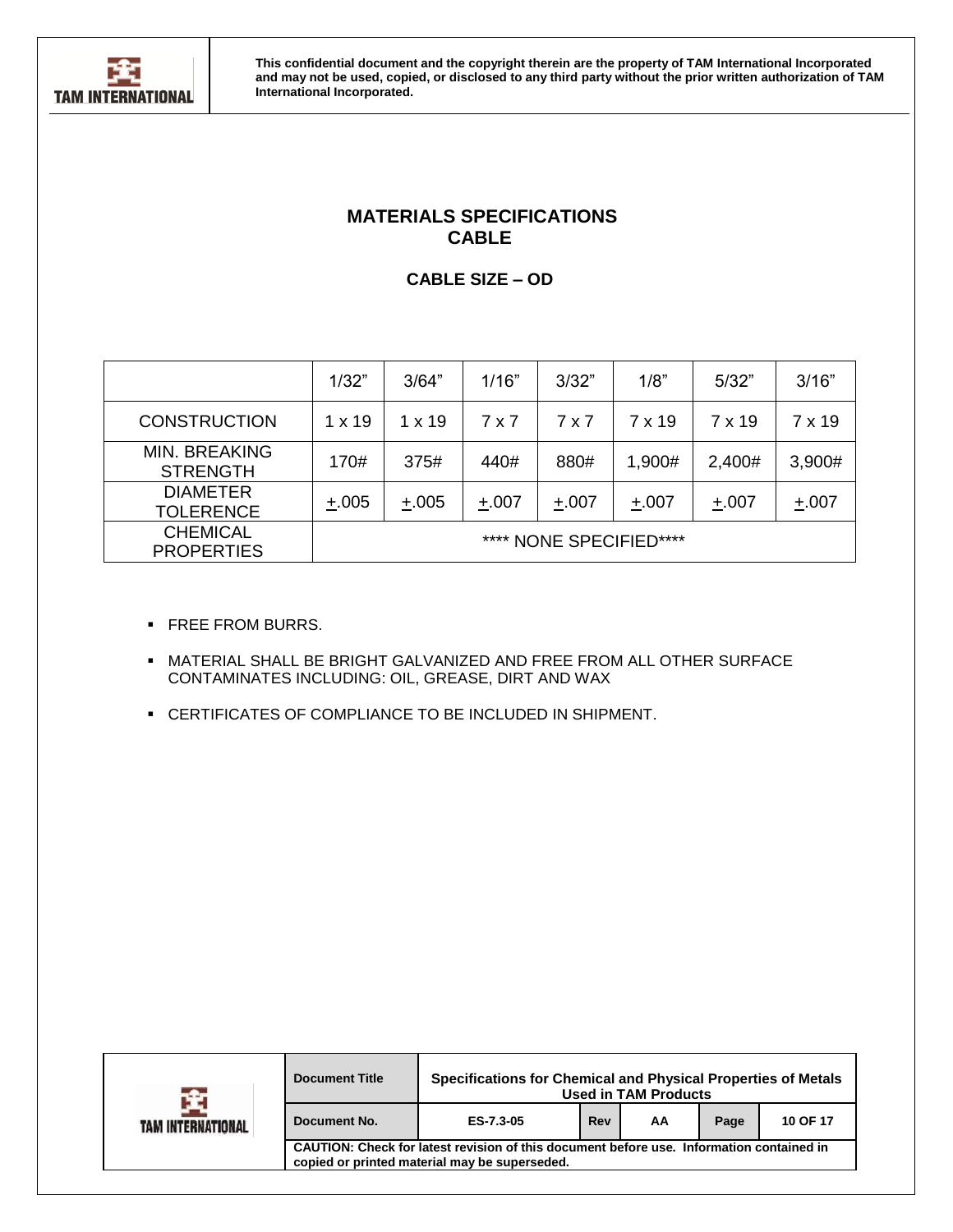

## **4140 HEAT TREAT & CASING STRENGTH EQUIVALENT SPECIFICATION FOR MANUFACTURED PARTS**

| <b>HEAT TREAT CALLOUT</b> | <b>ALTERNATE</b><br><b>CONDITION</b><br>CALLOUT | <b>MATERIAL</b>      | <b>HARDNESS</b><br><b>Rc</b> | <b>YIELD</b><br><b>STRENGTH</b><br>**<br>PSI | <b>MINIMUM</b><br><b>TENSILE</b><br>**<br>PSI |
|---------------------------|-------------------------------------------------|----------------------|------------------------------|----------------------------------------------|-----------------------------------------------|
|                           | <b>ANN</b>                                      | <b>UNS</b><br>G41XX0 | 22 Rc<br><b>MAX</b>          | 50,000<br><b>MIN</b>                         | 80,000                                        |
| H40*                      |                                                 | <b>UNS</b><br>G41XX0 | N/A                          | $40,000 -$<br>80,000                         | 60,000                                        |
| $J55*$                    |                                                 | <b>UNS</b><br>G41XX0 | N/A                          | $55,000 -$<br>80,000                         | 75,000                                        |
| K55*                      |                                                 | <b>UNS</b><br>G41XX0 | N/A                          | $55,000 -$<br>80,000                         | 95,000                                        |
| $L80*$                    | Q&T                                             | <b>UNS</b><br>G41XX0 | 22 Rc<br><b>MAX</b>          | $80.000 -$<br>95,000                         | 95,000                                        |
| N80*                      |                                                 | <b>UNS</b><br>G41XX0 | N/A                          | 80.000<br><b>MIN</b>                         | 100,000                                       |
| N80Q <sup>+</sup>         |                                                 | <b>UNS</b><br>G41XX0 | 22 Rc<br><b>MAX</b>          | $80.000 -$<br>110,000                        | 100,000                                       |
| C90 *●                    |                                                 | <b>UNS</b><br>G41XX0 | $22$ Rc<br><b>MAX</b>        | 90,000-<br>105,000                           | 100,000                                       |
| $C95*$                    |                                                 | <b>UNS</b><br>G41XX0 | N/A                          | $95,000 -$<br>110,000                        | 105,000                                       |
| $C-110$                   | C <sub>11</sub>                                 | <b>UNS</b><br>G41XX0 | 27 Rc<br><b>MAX</b>          | 110,000-<br>120,000                          | 120,000                                       |
| $T95^*$ $\bullet$         |                                                 | <b>UNS</b><br>G41XX0 | 25.4 Rc<br><b>MAX</b>        | $95,000 -$<br>110,000                        | 105,000                                       |
| P110*                     | <b>CHT</b>                                      | <b>UNS</b><br>G41XX0 | 30-36                        | $110,000 -$<br>140,000                       | 125,000                                       |
| Q125*                     | Q12                                             | <b>UNS</b><br>G41XX0 | 30-36                        | $125,000 -$<br>140,000                       | 135,000                                       |
| S135                      |                                                 | <b>UNS</b><br>G41XX0 | 30-36                        | $135.000 -$<br>150,000                       | 150,000                                       |
| C140                      |                                                 | <b>UNS</b><br>G41XX0 | $32 - 40$                    | $140,000 -$<br>160,000                       | 150,000                                       |

- See **APPENDIX 1** for actual API casing specifications
- **\*\*** Note: Tensile strength must be at least 10% greater than yield strength. If not contact Engineering
- **♦** Material must meet API N80-Q specification impact requirements: (At 32 °F: 10 FT-LB min transverse, 20 FT-LB min longitudinal)
- Per NACE (ISO 15156), each batch of material must be qualified for all SSC regions. See page 6 for material requirements

| <b>TAM INTERNATIONAL</b> | <b>Document Title</b>                                                                                                                     | Specifications for Chemical and Physical Properties of Metals<br><b>Used in TAM Products</b> |     |    |      |          |  |  |
|--------------------------|-------------------------------------------------------------------------------------------------------------------------------------------|----------------------------------------------------------------------------------------------|-----|----|------|----------|--|--|
|                          | Document No.                                                                                                                              | ES-7.3-05                                                                                    | Rev | АΑ | Page | 11 OF 17 |  |  |
|                          | CAUTION: Check for latest revision of this document before use. Information contained in<br>copied or printed material may be superseded. |                                                                                              |     |    |      |          |  |  |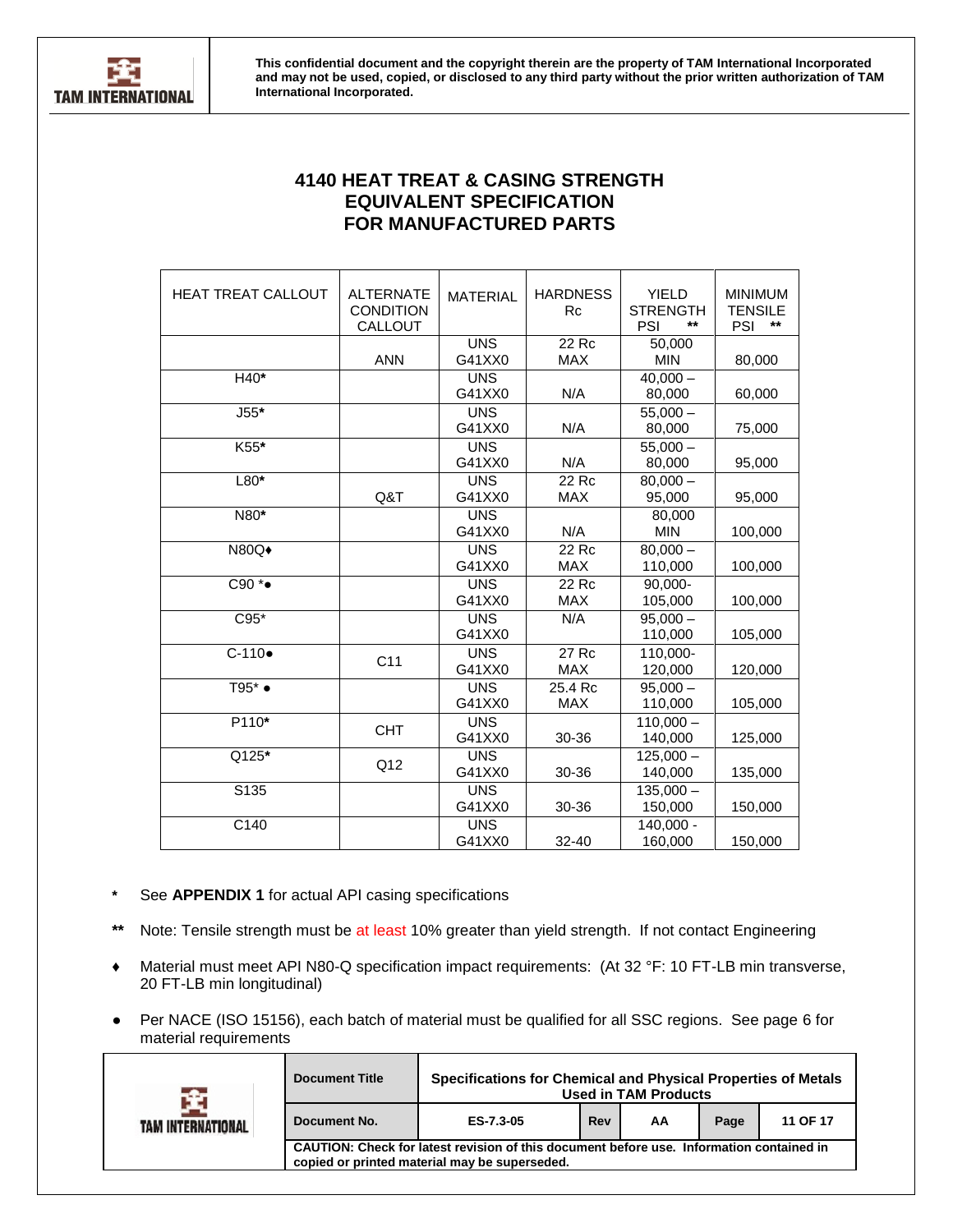

# **MATERIALS SPECIFICATIONS**

# **BRASS/BRONZE**

## **MATERIAL**

|                                  | <b>BRASS</b>                                 | <b>BRASS</b>                                     | <b>BRASS</b>               | <b>BRONZE</b>                   | <b>BRASS</b>                           |  |  |  |  |
|----------------------------------|----------------------------------------------|--------------------------------------------------|----------------------------|---------------------------------|----------------------------------------|--|--|--|--|
| <b>TRADE NAME</b>                | <b>BRASS</b>                                 | FREE CUTTING OR<br><b>MACHINING</b>              | <b>RED</b><br><b>BRASS</b> | <b>BEARING</b><br><b>BRONZE</b> | <b>NAVAL BRASS</b>                     |  |  |  |  |
| <b>UNS</b><br><b>DESIGNATION</b> | C26000                                       | C36000, H02 (COLD<br>DRAWN 20%)<br><b>TEMPER</b> | C23000                     | C93200                          | C46400, H02 (COLD<br>DRAWN 20%) TEMPER |  |  |  |  |
| <b>ALLOY</b>                     | 260                                          | 360                                              | 230                        | 320                             | 464                                    |  |  |  |  |
| <b>ELEMENT</b>                   | *MAXIMUM PERCENT UNLESS OTHERWISE SPECIFIED* |                                                  |                            |                                 |                                        |  |  |  |  |
| Cu                               | 71.50                                        | 60/63                                            | 85                         | 83                              | 59/62                                  |  |  |  |  |
| Fe                               | 0.05                                         |                                                  |                            |                                 |                                        |  |  |  |  |
| Sn                               | $\overline{\phantom{a}}$                     | $\blacksquare$                                   | $\overline{\phantom{a}}$   | 6.3 MIN.                        | .5/1.0                                 |  |  |  |  |
| Pb                               | 0.07                                         | 2.5/3.7                                          | $\overline{\phantom{a}}$   | $\overline{7}$                  | .20                                    |  |  |  |  |
| Zn                               | 31.50                                        | 35.25                                            | 15                         | 3                               | 39.25 Nominal                          |  |  |  |  |
| MIN / MAX<br><b>YIELD</b>        |                                              | 45 KSI / 50 KSI                                  | 18 KSI MIN                 | 18 KSI MIN                      | 50 KSI / 55 KSI                        |  |  |  |  |
| MIN / MAX<br><b>TENSILE</b>      | 57 KSI / 67<br>KSI                           | 58 KSI / 64 KSI                                  | 44 KSI MIN                 | 35 KSI MIN                      | 70 KSI / 77 KSI                        |  |  |  |  |

| TAM INTERNATIONAL | Specifications for Chemical and Physical Properties of Metals<br><b>Document Title</b><br><b>Used in TAM Products</b>                     |           |     |    |      |          |
|-------------------|-------------------------------------------------------------------------------------------------------------------------------------------|-----------|-----|----|------|----------|
|                   | Document No.                                                                                                                              | ES-7.3-05 | Rev | AA | Page | 12 OF 17 |
|                   | CAUTION: Check for latest revision of this document before use. Information contained in<br>copied or printed material may be superseded. |           |     |    |      |          |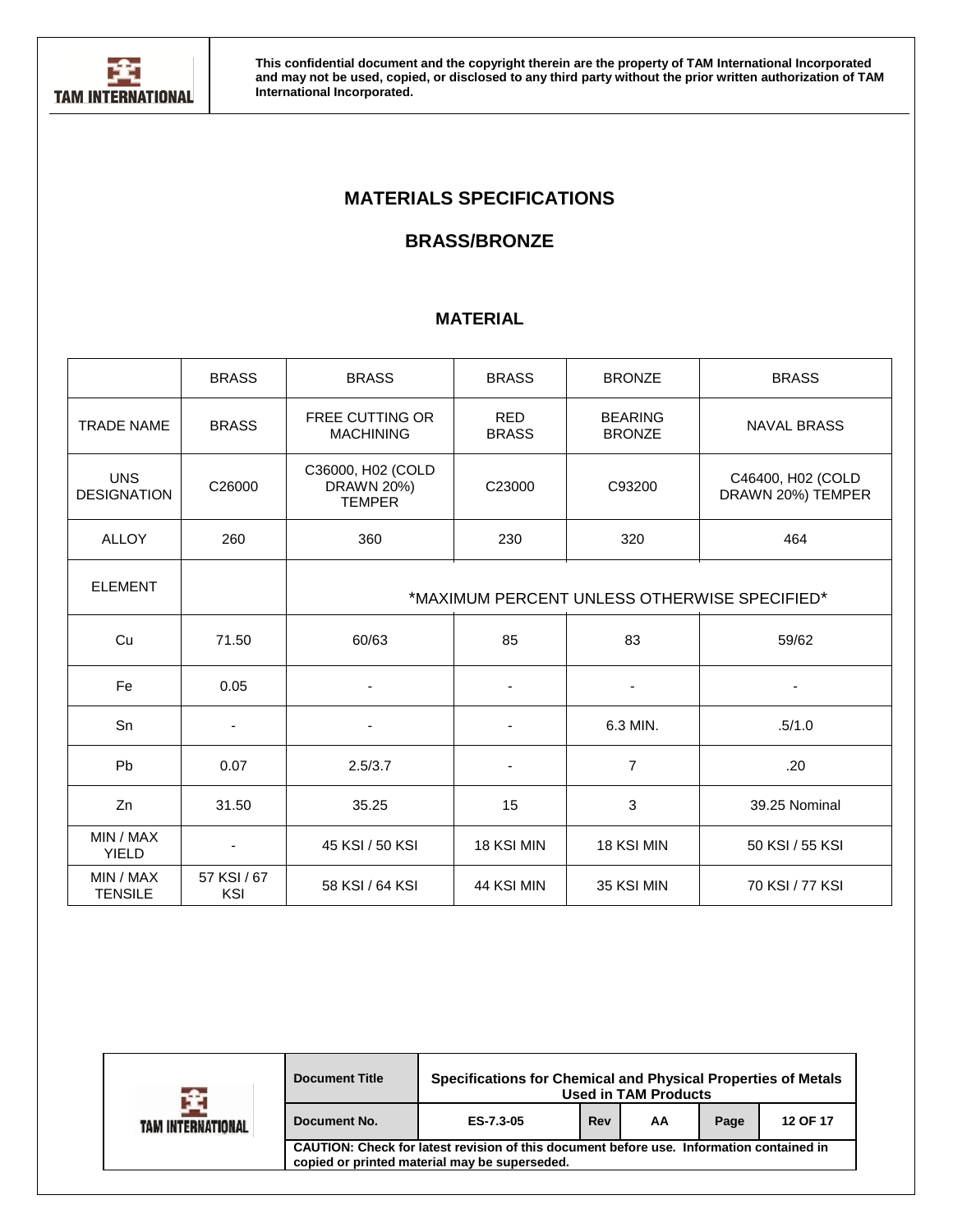

# **STANDARD ALLOWABLE MATERIAL SUBSTITUTIONS**

| <b>SPECIFIED MATERIAL</b>            | ALLOWED SUBSTITUTION ♦                                                      |
|--------------------------------------|-----------------------------------------------------------------------------|
| A105, A36, A106, 1018, 1020, 1026-40 | 1018, 1020, 1026, 1026-40, A106,<br>1018/1026 DOM TUBING,<br>520 DOM TUBING |
| 303 SS, 304 SS, 316 SS               | 316 SS, 304 SS, 303 SS •                                                    |
| 4140**                               | 4130, 4142, 4145, 4340                                                      |
| 4130                                 | 4140*                                                                       |
| T <sub>250</sub>                     | C <sub>250</sub>                                                            |
| 1026                                 | 1018 /1026 Dom Tubing, 520 Dom Tubing                                       |
| 1018CF                               | 1018/1026 Dom Tubing, 520 Dom Tubing,<br>4130                               |
| 4140 C-140                           | 4330M*                                                                      |

- \* In non-welding applications only.
- **♦** Substitution material properties **MUST** meet or exceed original specified minimum yield strength & meet any hardness requirements.
- \*\* Stress Rings, 4140 **ONLY** or as specified. **NO SUBSTITUTION ALLOWED**. All other substitutions must be noted on the work order as well as traceable via certs.
- **Per NACE (ISO 15156), 303 SS cannot be substituted for 316 SS when used in an H2S environment without meeting specific requirements**

|                   | <b>Document Title</b>                                                                                                                     |           |     | Specifications for Chemical and Physical Properties of Metals<br><b>Used in TAM Products</b> |      |          |  |  |
|-------------------|-------------------------------------------------------------------------------------------------------------------------------------------|-----------|-----|----------------------------------------------------------------------------------------------|------|----------|--|--|
| TAM INTERNATIONAL | Document No.                                                                                                                              | ES-7.3-05 | Rev | AA                                                                                           | Page | 13 OF 17 |  |  |
|                   | CAUTION: Check for latest revision of this document before use. Information contained in<br>copied or printed material may be superseded. |           |     |                                                                                              |      |          |  |  |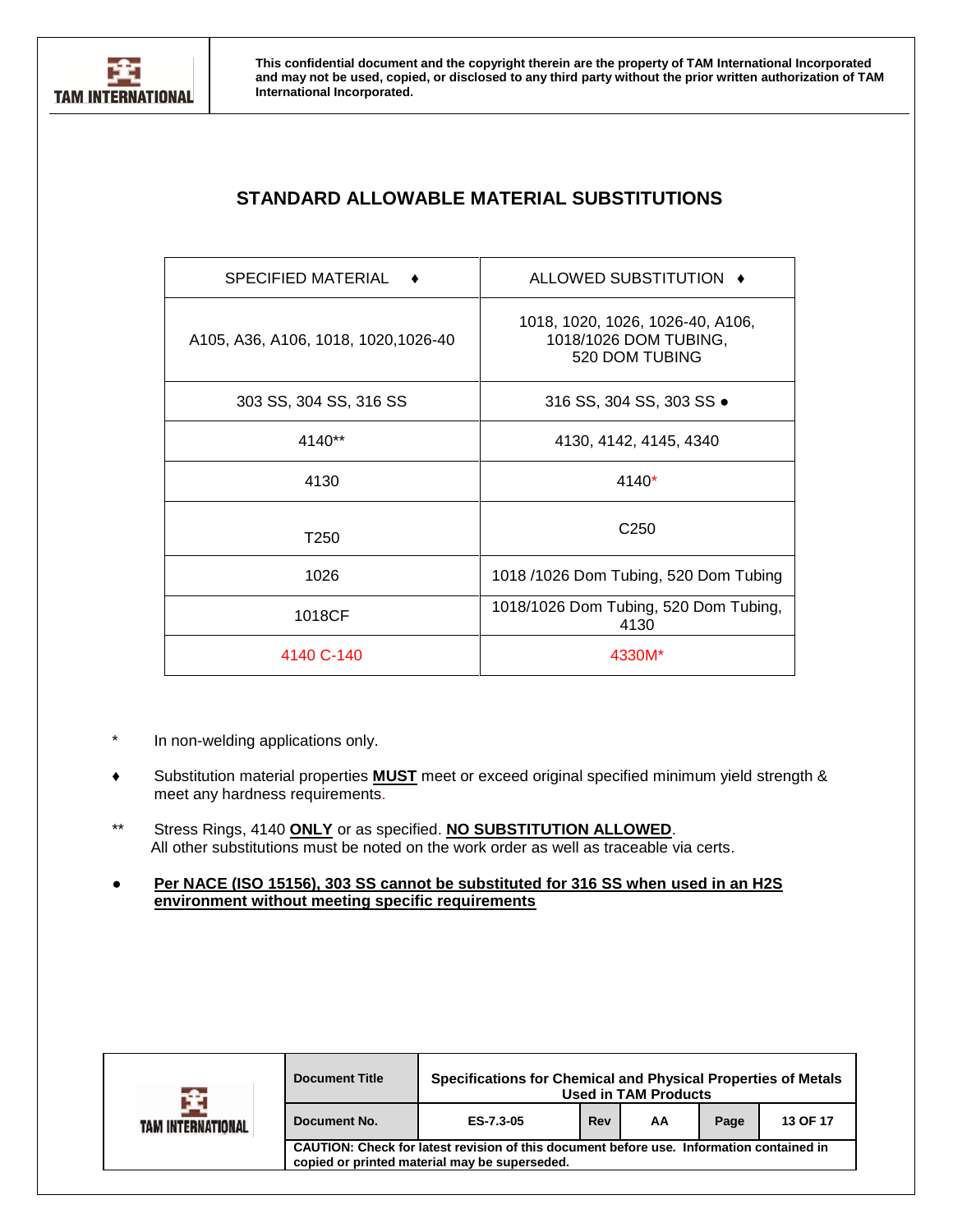

# **MATERIALS SPECIFICATIONS**

# **Aluminum**

\*MAXIMUM PERCENT UNLESS OTHERWISE SPECIFIED\*

|                        | 6061-T6       |
|------------------------|---------------|
| <b>ELEMENT</b>         |               |
| Si                     | 0.8           |
| Fe                     | 0.7           |
| Cu                     | 0.15/0.40     |
| Mn                     | 0.15          |
| Mg                     | 0.8/1.2       |
| Cr                     | 0.04/0.35     |
| Zn                     | 0.25          |
| Ti                     | 0.15          |
| <b>MINIMUM YIELD</b>   | <b>40 KSI</b> |
| <b>MINIMUM TENSILE</b> | <b>45 KSI</b> |
|                        |               |

|                   | <b>Document Title</b>                                                                                                                     | Specifications for Chemical and Physical Properties of Metals |     | <b>Used in TAM Products</b> |      |          |  |  |  |  |  |
|-------------------|-------------------------------------------------------------------------------------------------------------------------------------------|---------------------------------------------------------------|-----|-----------------------------|------|----------|--|--|--|--|--|
| TAM INTERNATIONAL | Document No.                                                                                                                              | ES-7.3-05                                                     | Rev | AA                          | Page | 14 OF 17 |  |  |  |  |  |
|                   | CAUTION: Check for latest revision of this document before use. Information contained in<br>copied or printed material may be superseded. |                                                               |     |                             |      |          |  |  |  |  |  |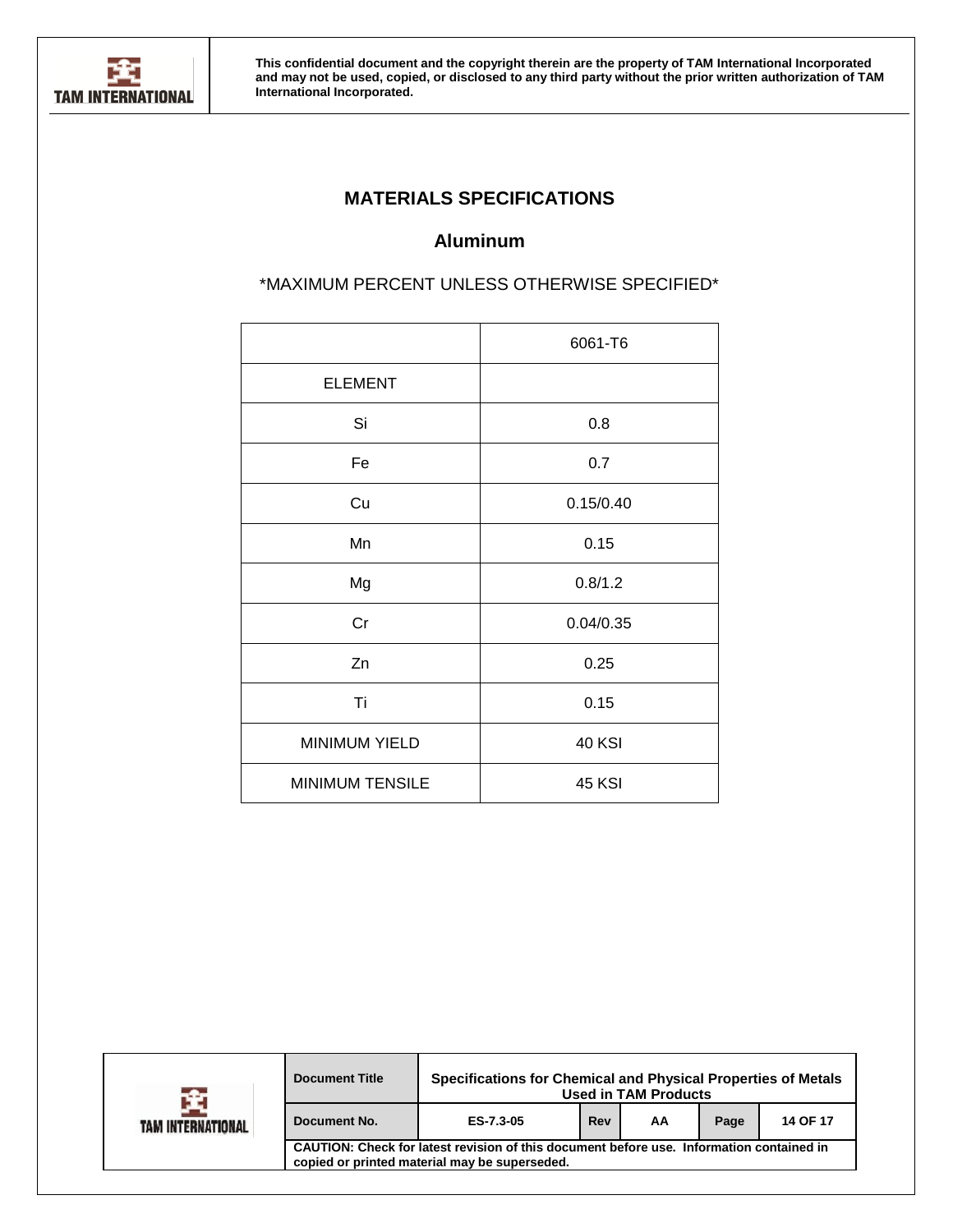

# **MATERIALS SPECIFICATIONS**

# **CAST IRON**

|                        | G <sub>2</sub> Cast Iron |
|------------------------|--------------------------|
| <b>ELEMENT</b>         |                          |
| C                      | 2.60-3.75 %              |
| Si                     | 1.80-3.00%               |
| Mn                     | 0.60-0.95%               |
| S                      | 0.07% MAX                |
| Ph                     | 0.12% MAX                |
| <b>Typical Tensile</b> | <b>40 KSI</b>            |

|                   | <b>Document Title</b>                                                                                                                     | Specifications for Chemical and Physical Properties of Metals<br><b>Used in TAM Products</b> |          |  |  |  |  |  |  |  |  |
|-------------------|-------------------------------------------------------------------------------------------------------------------------------------------|----------------------------------------------------------------------------------------------|----------|--|--|--|--|--|--|--|--|
| TAM INTERNATIONAL | Document No.                                                                                                                              | Page                                                                                         | 15 OF 17 |  |  |  |  |  |  |  |  |
|                   | CAUTION: Check for latest revision of this document before use. Information contained in<br>copied or printed material may be superseded. |                                                                                              |          |  |  |  |  |  |  |  |  |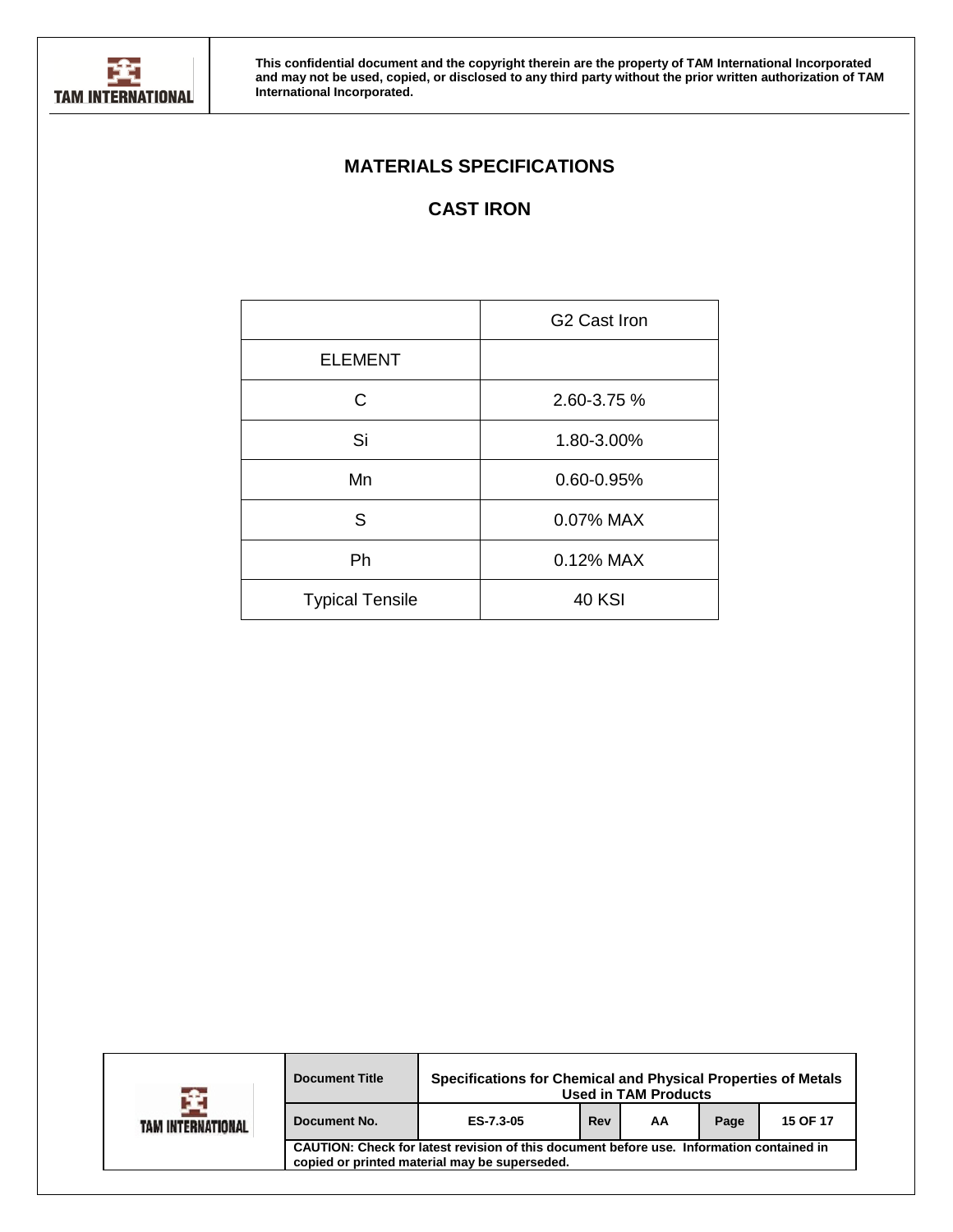

| Rev | Date     | <b>Description</b>                                                                                                       | <b>Prepared By:</b>  | Reviewed By / Approved By                                            | Date     |
|-----|----------|--------------------------------------------------------------------------------------------------------------------------|----------------------|----------------------------------------------------------------------|----------|
| X   | 6/26/14  | Add Appendix 3, Inspection Criteria for metals,<br>Update Brass and Stainless Chemical and<br><b>Physical Properties</b> | Doyle Warren         | Thomas Young, Mark Wyatt, Doyle<br>Warren                            | 7/14/14  |
|     | 9/19/14  | Remove Page 10 due to redundancy Add 3<br>Letters Designation for C11 & Q12 to Alternate<br>Condition Callout to page 9  | Jeff Dinkel          | T. Young, G. Fletcher, J. Dinkel,<br>M, Wyatt                        | 9/9/14   |
|     | 04/08/15 | Update standards and clarify wording                                                                                     | C, Carlson/ H. Fogle | C. Carlson, H. Fogle, T. Young,<br>G. Fletcher, R. Frisby, J. Dinkel | 04/09/15 |
| AA  | 02/12/18 | Revise 17-4 Ph Cr content from 15.5-17.5 to<br>15.0-17.5                                                                 | Caleb Kelley         | D. Gregory, T. Davis, J. Dinkel<br>G. Fletcher                       | 02/28/18 |

|                   | Specifications for Chemical and Physical Properties of Metals<br><b>Document Title</b><br><b>Used in TAM Products</b>                     |           |     |    |      |          |  |  |  |  |  |
|-------------------|-------------------------------------------------------------------------------------------------------------------------------------------|-----------|-----|----|------|----------|--|--|--|--|--|
| TAM INTERNATIONAL | Document No.                                                                                                                              | ES-7.3-05 | Rev | AA | Page | 16 OF 17 |  |  |  |  |  |
|                   | CAUTION: Check for latest revision of this document before use. Information contained in<br>copied or printed material may be superseded. |           |     |    |      |          |  |  |  |  |  |